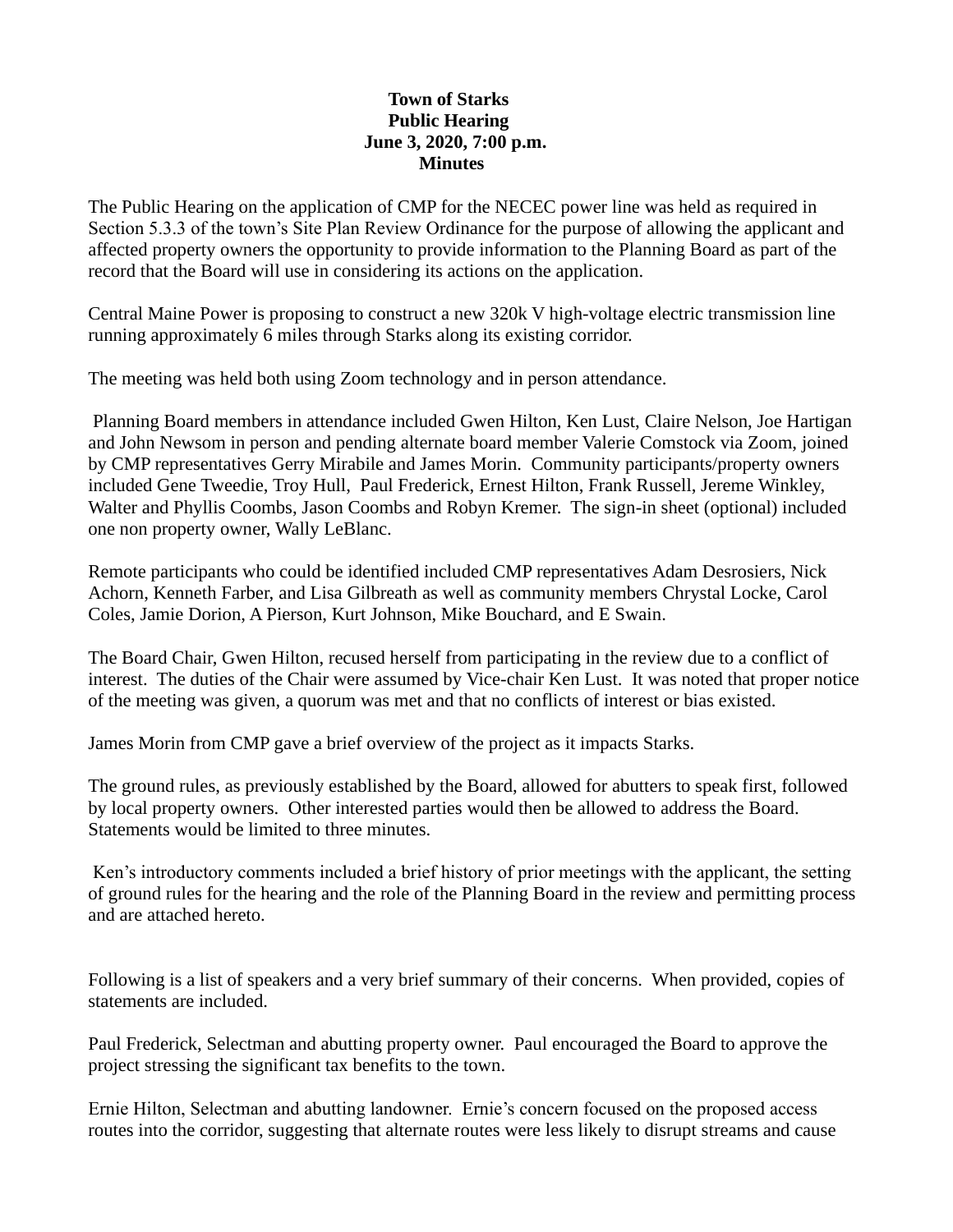undo sedimentation. He urged to Board to deny the application and require CMP to resubmit its proposal to reflect the alternate access points.

Frank Russell, property owner. Frank urged the Board to consider the environmental effects of the project and the negative impact such projects have had on Native populations and their lands in Canada.

Robyn Kremer reminded the Board that at a special town meeting in April of 2019 the Town overwhelmingly voted not to support the project.

Gene Tweedie, also an abutter, shared a concern for a lack of commitment from CMP to hire local workers and the limited number of permanent jobs that the project would create.

Troy Hull, property owner, restated his opposition to the project and also referenced the negative vote at the special town meeting of April 2019.

Ken read a statement submitted by Michael Bouchard, property owner and abutter expressing his concerns that widening the existing corridor would encroach onto his land.

Carol Coles stated that she had received an abutter notice for property they no longer own."

Hearing no further requests to address the Board, a motion was made, seconded and carried to close the public hearing at 8:07.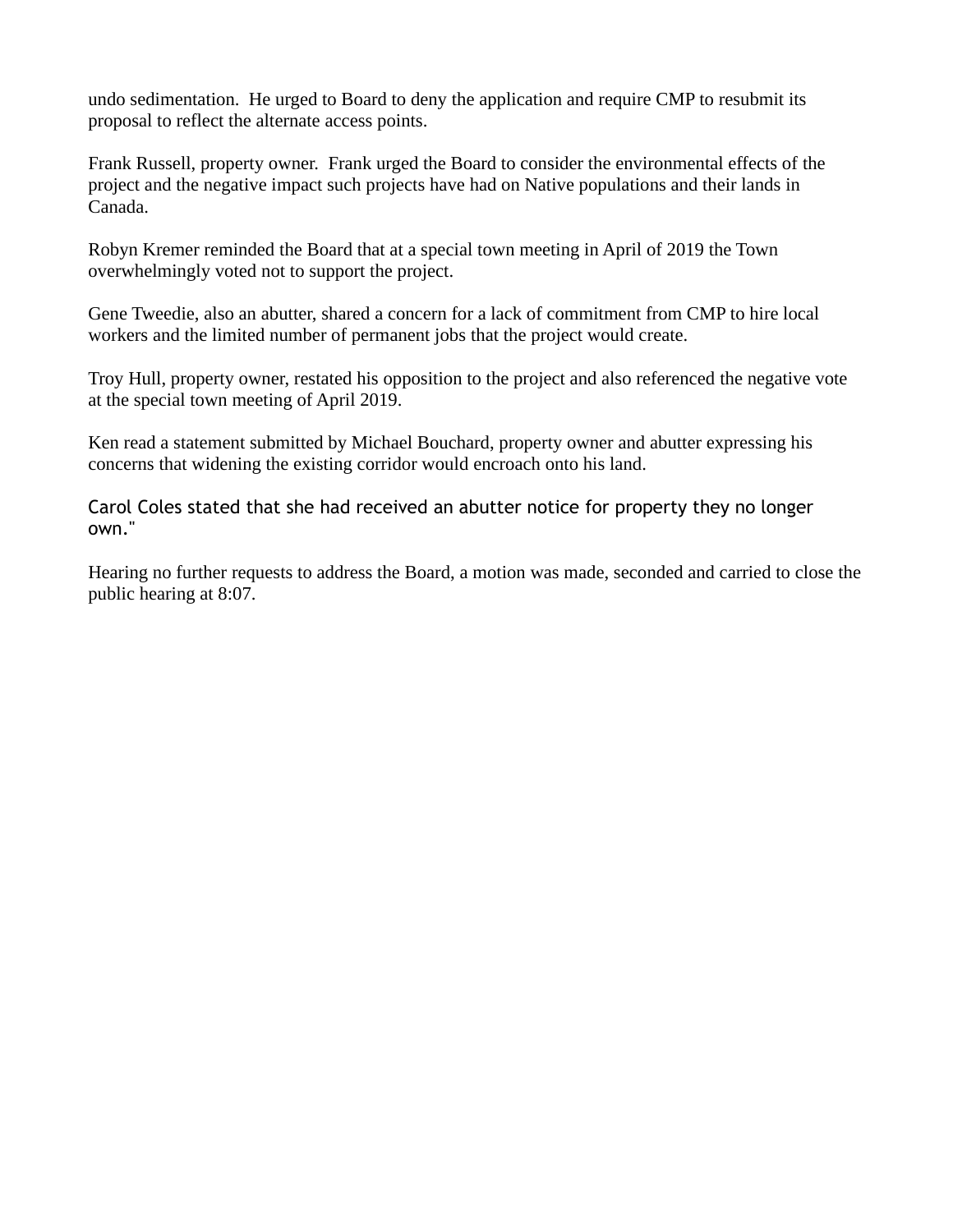## **Introductory comments by presiding Chair Ken Lust**

Public Hearing June 3, 2020

- Welcome and introductions
- The meeting was noticed in accordance with our usual and customary ways
- We have a quorum

Just for some background, someone asked a while ago why the Planning Board was even looking at this since the town had already turned it down. The answer is because it's our job. When an application is filed, we're required to go through the process in accordance with the Ordinance and that's what we have been doing for the past few months.

The Manual for Planning Boards published by the Maine Municipal Association states the following:

Even if the chairperson believes that the board has no jurisdiction over an application that has been submitted for the board's review and approval, the chairperson still must schedule an initial board meeting on the application in order for the board to make that decision by majority vote. The chair cannot simply refuse to call the meeting, refuse to place the item on the agenda, or require the applicant to withdraw the application.

The Planning Board met with the applicant on December 16 for the pre-application conference as required by the ordinance.

We met again on February 5 to review the Site Inventory and Analysis in accordance with the ordinance.

We then met on March 4 and carefully reviewed the submitted application and determined that we had a complete application which then triggered this public hearing. The next step after this hearing will be to review the application against the ordinance and decision the application.

When we review the application for the decision, we will focus on the ordinance for the Town of Starks and apply that application against the provisions of the ordinance. We are guided by the Manual for Planning Boards referenced above: